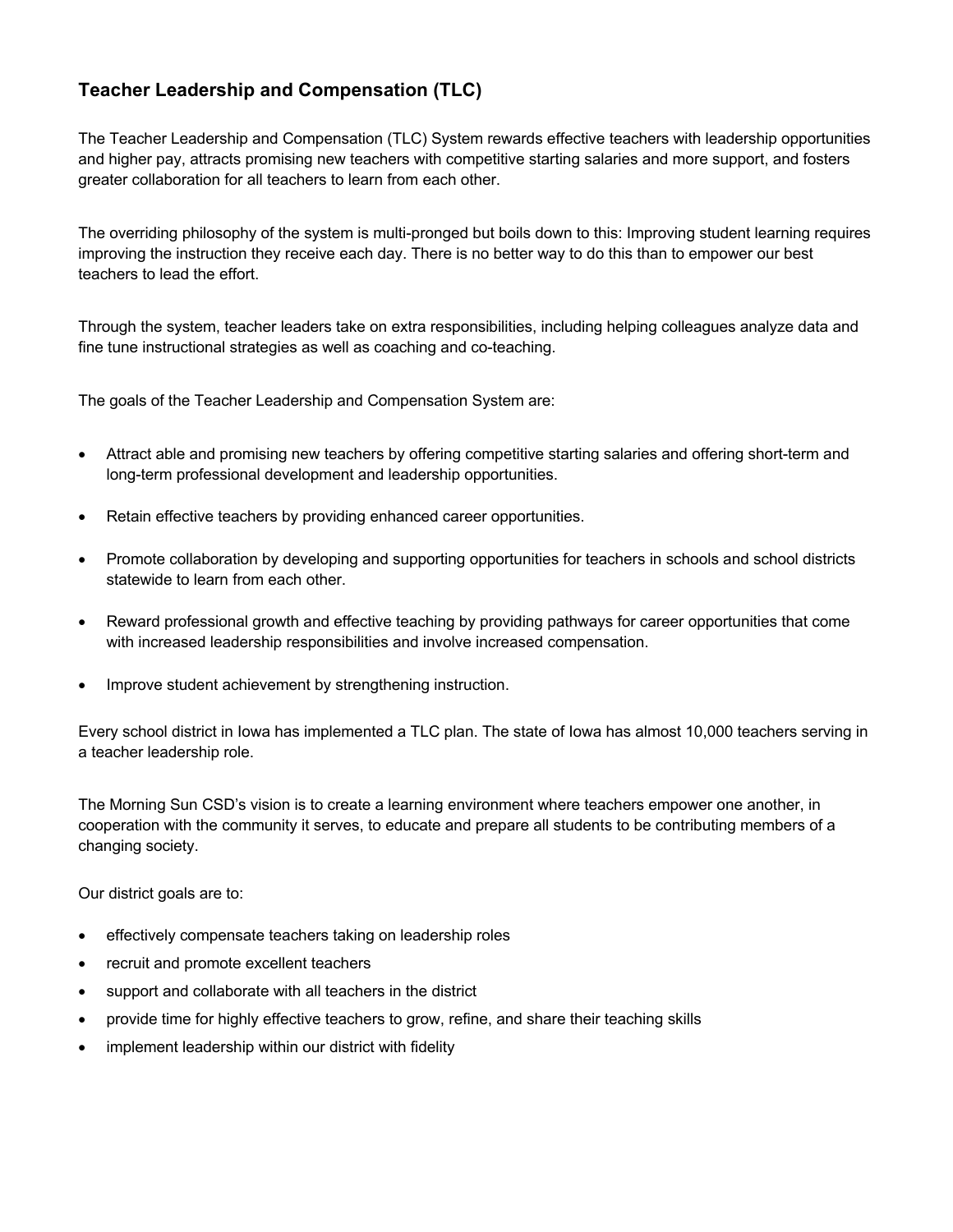The vision and goals for the TLC implementation are aligned with current goals in the area of student achievement, developed with parent and student input:

All students will achieve at high levels in:

- reading comprehension
- math skills
- science
- technology

In order to achieve our district's vision and goals, the Morning Sun Community School District plans to use the TLC funds to empower teachers to successfully support one another in implementing Iowa Core and other district initiatives, promote collaboration to improve instructional strategies and collaboratively develop rigorous and relevant curriculum which will impact our district's student achievement.

Role #1 Part Time Instructional Coach – Stephanie Whitaker

Responsibilities and duties:

- sustain Iowa Core
- monitor and evaluate universal screener data
- assist with implementation of student interventions
- collaborate and plan with K-6 teachers in the area of literacy
- work with teachers and administrators to coordinate professional development
- maintain a full-time teaching position
- fulfill one-year contract
- additional contract hours: days

Role #2: Mentor/ Instructional Coach – Tammy Noble

Responsibilities and duties:

- mentor first year teacher(s)
- serve as a model for exemplary teaching practices
- collaborate with teachers on implementation of Iowa Core
- reflect on instructional strategies and practices
- research best practice strategies for implementation in classroom instruction
- provide opportunities to co-teach
- maintain full time teaching position
- fulfill one-year contract